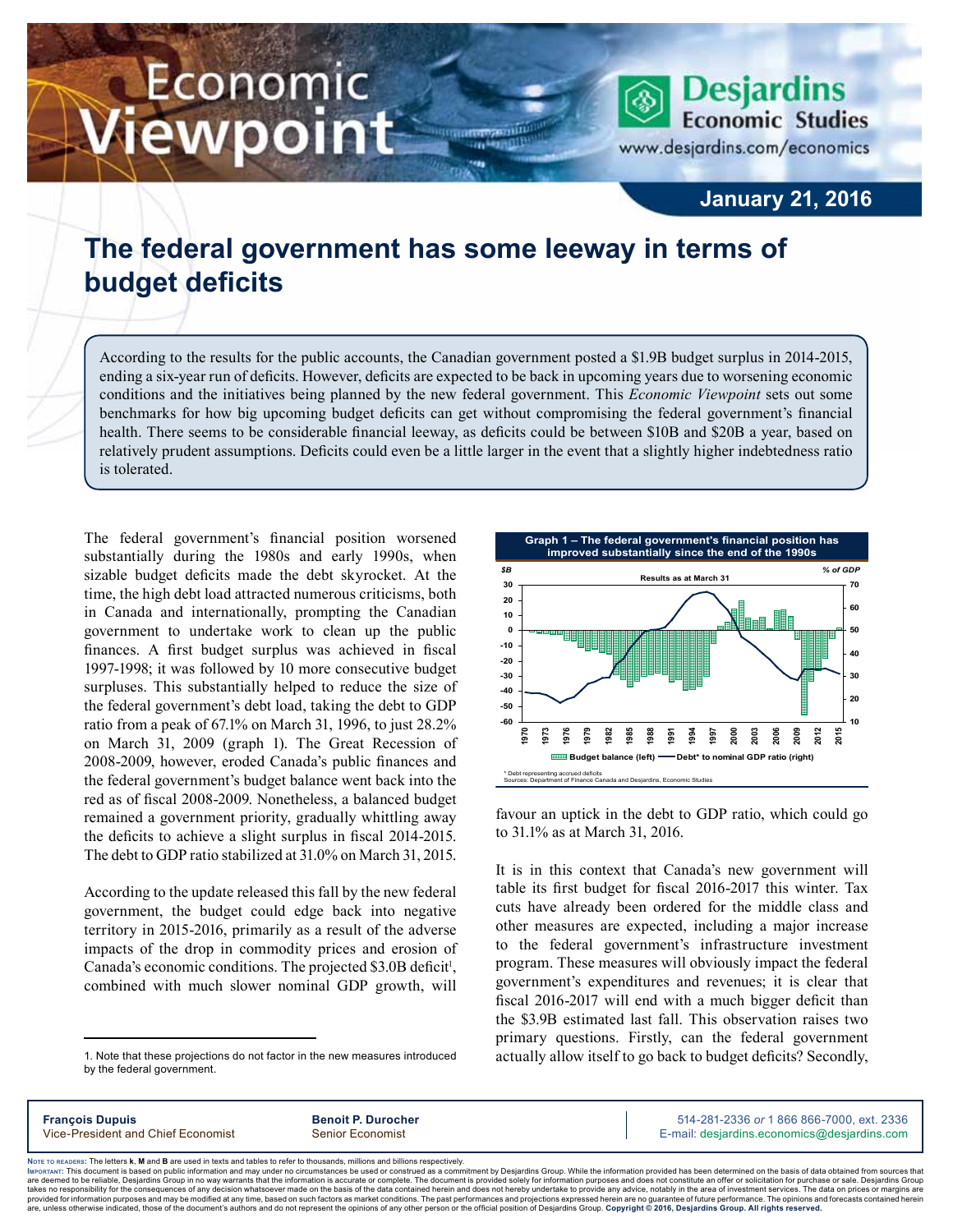*Economic Viewpoint* January 21, 2016 www.desjardins.com/economics

how big can the deficits get without compromising the federal government's financial health?

#### **Canada is in a fairly good financial position**

At the outset, note that achieving a balanced budget is no longer a key condition in managing Canada's public finances. The clean-up of the public finances generated a net reduction in the federal debt to nominal GDP ratio; the result is that Canada's debt load is now lower than that of most other industrialized nations. International comparisons by the Organisation for Economic Co-operation and Development (OECD) on the size of the aggregate debt of all tiers of government show that Canada's gross financial commitments are below the average for industrialized nations (graph 2). Among the G7 nations alone, only Germany has a lower public indebtedness ratio than Canada. The United States, United Kingdom, France, Italy and Japan all have higher debt rates. This shows that Canada now has some leeway in terms of the debt. As the federal government only accounts for about 40% of the aggregate liability of all of the country's public administrations, it can, to a point, permit itself to incur budget deficits in coming fiscal years without throwing too much of a monkey wrench into Canada's financial position. That being said, caution is in order given the excesses of the past and the state of the provinces' public finances, with several provinces still grappling with budget deficits.



Planned budget deficits may therefore be justified in a context in which many players think that accelerating public spending or lowering the burden on taxpayers could stimulate Canada's economic growth and thus take up the slack from a monetary policy that is nearing the threshold of its traditional realm of intervention, with interest rates at almost zero. Moreover, an increase in public investment could facilitate the Canadian economy's current transition, as resources in the commodity sector are redirected to other sectors of the economy, such as services and manufacturing. All in all, this could help improve the Canadian economy's growth potential, which has been affected by the recent difficulties.

The door therefore seems to be open to Canadian budget deficits. That being said, how big could the deficits get in the coming years? In theory, the ceiling is fairly high. In practice, however, the federal government's budget planning should respect two criteria. For one thing, a substantial erosion of the federal government's financial position has to be avoided, as this would sacrifice the hard-won ground gained during the fight to clean up the public finances in previous decades. This means that the debt to GDP ratio must be kept close to its current level. For another, we must not relapse into a spiral of major structural deficits as happened in the 1970s and 1980s. To do this, the federal government will have to maintain a budget deficit control plan and, ideally, set benchmarks for eventually balancing the budget again.

#### **Fairly extensive financial leeway**

Even in meeting these two criteria, the federal government will still have a lot of financial leeway in the years to come. To begin with, however, we need to set out some assumptions for movements by nominal GDP growth in the next few years. According to our latest scenario, growth of just 0.7% is expected for 2015 due to the negative impacts of the drop in commodity prices and the technical recession. A gradual rise by energy prices, combined with improved economic conditions, should however allow for some acceleration in the next few years. Nominal GDP growth of 2.2% and 4.2% is forecast for 2016 and 2017, respectively. More modest growth is anticipated after that as a result of the Canadian economy's lower growth potential.

According to this scenario, the federal government could plan for a nearly \$15B deficit for fiscal 2016–2017, while still keeping the debt to GDP ratio at 31.1%. The leeway remains for subsequent fiscal years: deficits could be around \$25B while maintaining a steady indebtedness ratio (table 1) on page 3).

However, many uncertainties surround these projections. Among other things, the economy could grow less than projected. However, still using more conservative assumptions about nominal GDP growth, the federal government could continue to plan for fairly large deficits in the coming years, between \$10B and \$20B (table 2 on page 3). In fact, it would take zero or negative nominal GDP growth for the federal government not to be able to run a budget deficit without increasing its indebtedness ratio. However, nominal GDP nearly always goes up, if only as a result of price increases.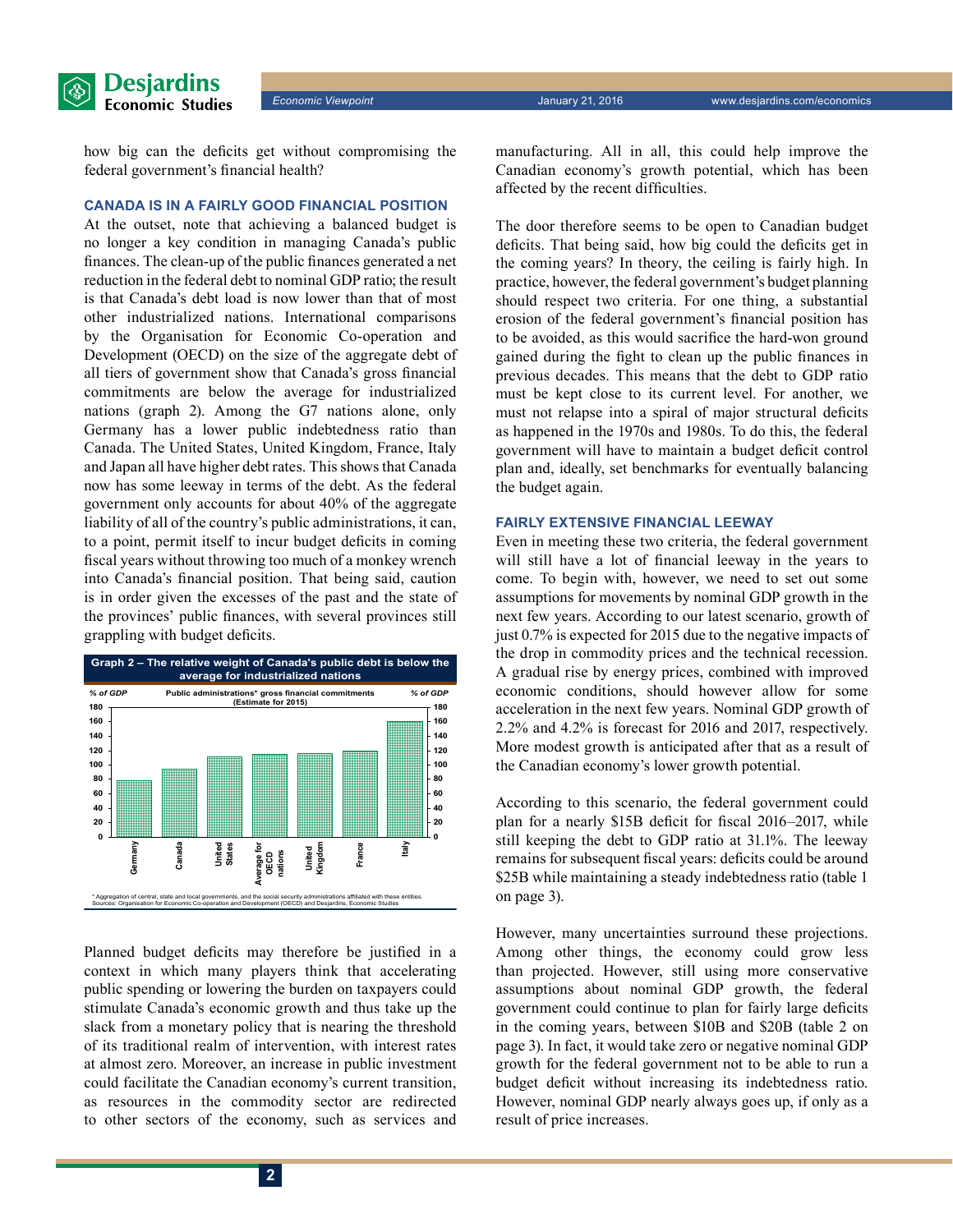

*Economic Viewpoint* January 21, 2016 www.desjardins.com/economics

| January 2 |  |
|-----------|--|
|           |  |

| Jaliualy 21, 2010 |  |  |  |
|-------------------|--|--|--|
|                   |  |  |  |

| Table 1 - Budgetary and economic projections<br>(base version) |                      |                                          |                               |                                                |                                               |                                                                                  |  |  |
|----------------------------------------------------------------|----------------------|------------------------------------------|-------------------------------|------------------------------------------------|-----------------------------------------------|----------------------------------------------------------------------------------|--|--|
| Fiscal years                                                   | Nominal GDP*<br>(SM) | Annual nominal<br>GDP growth*<br>$(\% )$ | <b>Budget balance</b><br>(SM) | <b>Budget balance</b><br>$(% )^{2}(x)$ of GDP) | Debt representing<br>accrued deficits<br>(SM) | Debt ratio for<br>accrued deficits in<br>relation to nominal<br>GDP**<br>$(\% )$ |  |  |
| 2005-2006                                                      | 1,417,028            | 6.4                                      | 13,218                        | 0.93                                           | 481,499                                       | 34.1                                                                             |  |  |
| 2006-2007                                                      | 1,492,207            | 5.3                                      | 13,752                        | 0.92                                           | 467,268                                       | 31.4                                                                             |  |  |
| 2007-2008                                                      | 1,573,532            | 5.4                                      | 9,597                         | 0.61                                           | 457,637                                       | 29.2                                                                             |  |  |
| 2008-2009                                                      | 1,652,923            | 5.0                                      | $-5,755$                      | $-0.35$                                        | 463,710                                       | 28.2                                                                             |  |  |
| 2009-2010                                                      | 1,567,365            | $-5.2$                                   | $-55,598$                     | $-3.55$                                        | 519,097                                       | 33.1                                                                             |  |  |
| 2010-2011                                                      | 1,662,130            | 6.0                                      | $-33,372$                     | $-2.01$                                        | 550,327                                       | 33.1                                                                             |  |  |
| 2011-2012                                                      | 1,769,921            | 6.5                                      | $-26,279$                     | $-1.48$                                        | 583,576                                       | 33.0                                                                             |  |  |
| 2012-2013                                                      | 1,822,808            | 3.0                                      | $-18,415$                     | $-1.01$                                        | 609.391                                       | 33.3                                                                             |  |  |
| 2013-2014                                                      | 1,892,193            | 3.8                                      | $-5,150$                      | $-0.27$                                        | 611,881                                       | 32.3                                                                             |  |  |
| 2014-2015                                                      | 1,973,043            | 4.3                                      | 1,911                         | 0.10                                           | 612,330                                       | 31.0                                                                             |  |  |
| 2015-2016 e                                                    | 1,986,877            | 0.7                                      | $-3,000$                      | $-0.15$                                        | 616,500                                       | 31.1                                                                             |  |  |
| 2016-2017 p                                                    | 2,030,589            | 2.2                                      | $-15,013$                     | $-0.74$                                        | 631,513                                       | 31.1                                                                             |  |  |
| 2017-2018 p                                                    | 2,115,873            | 4.2                                      | $-26,524$                     | $-1.25$                                        | 658,037                                       | 31.1                                                                             |  |  |
| 2018-2019 p                                                    | 2,196,277            | 3.8                                      | $-25,005$                     | $-1.14$                                        | 683,042                                       | 31.1                                                                             |  |  |
| 2019-2020 p                                                    | 2,277,539            | 3.7                                      | $-25,273$                     | $-1.11$                                        | 708,315                                       | 31.1                                                                             |  |  |
| 2020-2021 p                                                    | 2,361,808            | 3.7                                      | $-26,208$                     | $-1.11$                                        | 734,522                                       | 31.1                                                                             |  |  |

*\*: Data on nominal GDP come from a regular calendar that starts in January of the previous fiscal year.*

*\*\*: Due to rounding, among other factors, the results may not match the department's calculations exactly.*

e: Department estimates established for the November 20, 2015 budget update.

p: Projections

| Table 2 - Budgetary and economic projections<br>(prudent version) |                      |                                          |                               |                                     |                                               |                                                                                  |  |  |
|-------------------------------------------------------------------|----------------------|------------------------------------------|-------------------------------|-------------------------------------|-----------------------------------------------|----------------------------------------------------------------------------------|--|--|
| Fiscal years                                                      | Nominal GDP*<br>(SM) | Annual nominal<br>GDP growth*<br>$(\% )$ | <b>Budget balance</b><br>(SM) | <b>Budget balance</b><br>(% of GDP) | Debt representing<br>accrued deficits<br>(SM) | Debt ratio for<br>accrued deficits in<br>relation to nominal<br>GDP**<br>$(\% )$ |  |  |
| 2005-2006                                                         | 1,417,028            | 6.4                                      | 13,218                        | 0.93                                | 481,499                                       | 34.1                                                                             |  |  |
| 2006-2007                                                         | 1,492,207            | 5.3                                      | 13,752                        | 0.92                                | 467,268                                       | 31.4                                                                             |  |  |
| 2007-2008                                                         | 1,573,532            | 5.4                                      | 9,597                         | 0.61                                | 457,637                                       | 29.2                                                                             |  |  |
| 2008-2009                                                         | 1,652,923            | 5.0                                      | $-5,755$                      | $-0.35$                             | 463,710                                       | 28.2                                                                             |  |  |
| 2009-2010                                                         | 1,567,365            | $-5.2$                                   | $-55,598$                     | $-3.55$                             | 519,097                                       | 33.1                                                                             |  |  |
| 2010-2011                                                         | 1,662,130            | 6.0                                      | $-33,372$                     | $-2.01$                             | 550,327                                       | 33.1                                                                             |  |  |
| 2011-2012                                                         | 1,769,921            | 6.5                                      | $-26,279$                     | $-1.48$                             | 583,576                                       | 33.0                                                                             |  |  |
| 2012-2013                                                         | 1,822,808            | 3.0                                      | $-18,415$                     | $-1.01$                             | 609,391                                       | 33.3                                                                             |  |  |
| 2013-2014                                                         | 1,892,193            | 3.8                                      | $-5,150$                      | $-0.27$                             | 611,881                                       | 32.3                                                                             |  |  |
| 2014-2015                                                         | 1,973,043            | 4.3                                      | 1,911                         | 0.10                                | 612,330                                       | 31.0                                                                             |  |  |
| 2015-2016 e                                                       | 1,986,877            | 0.7                                      | $-3,000$                      | $-0.15$                             | 616,500                                       | 31.1                                                                             |  |  |
| 2016-2017 p                                                       | 2,016,681            | 1.5                                      | $-10,688$                     | $-0.53$                             | 627,188                                       | 31.1                                                                             |  |  |
| 2017-2018 p                                                       | 2,077,181            | 3.0                                      | $-18,816$                     | $-0.91$                             | 646,003                                       | 31.1                                                                             |  |  |
| 2018-2019 p                                                       | 2,139,496            | 3.0                                      | $-19,380$                     | $-0.91$                             | 665,383                                       | 31.1                                                                             |  |  |
| 2019-2020 p                                                       | 2,203,681            | 3.0                                      | $-19,962$                     | $-0.91$                             | 685,345                                       | 31.1                                                                             |  |  |
| 2020-2021 p                                                       | 2,269,792            | 3.0                                      | $-20,560$                     | $-0.91$                             | 705,905                                       | 31.1                                                                             |  |  |

*\*: Data on nominal GDP come from a regular calendar that starts in January of the previous fiscal year.*

*\*\*: Due to rounding, among other factors, the results may not match the department's calculations exactly.*

e: Department estimates established for the November 20, 2015 budget update.

p: Projections